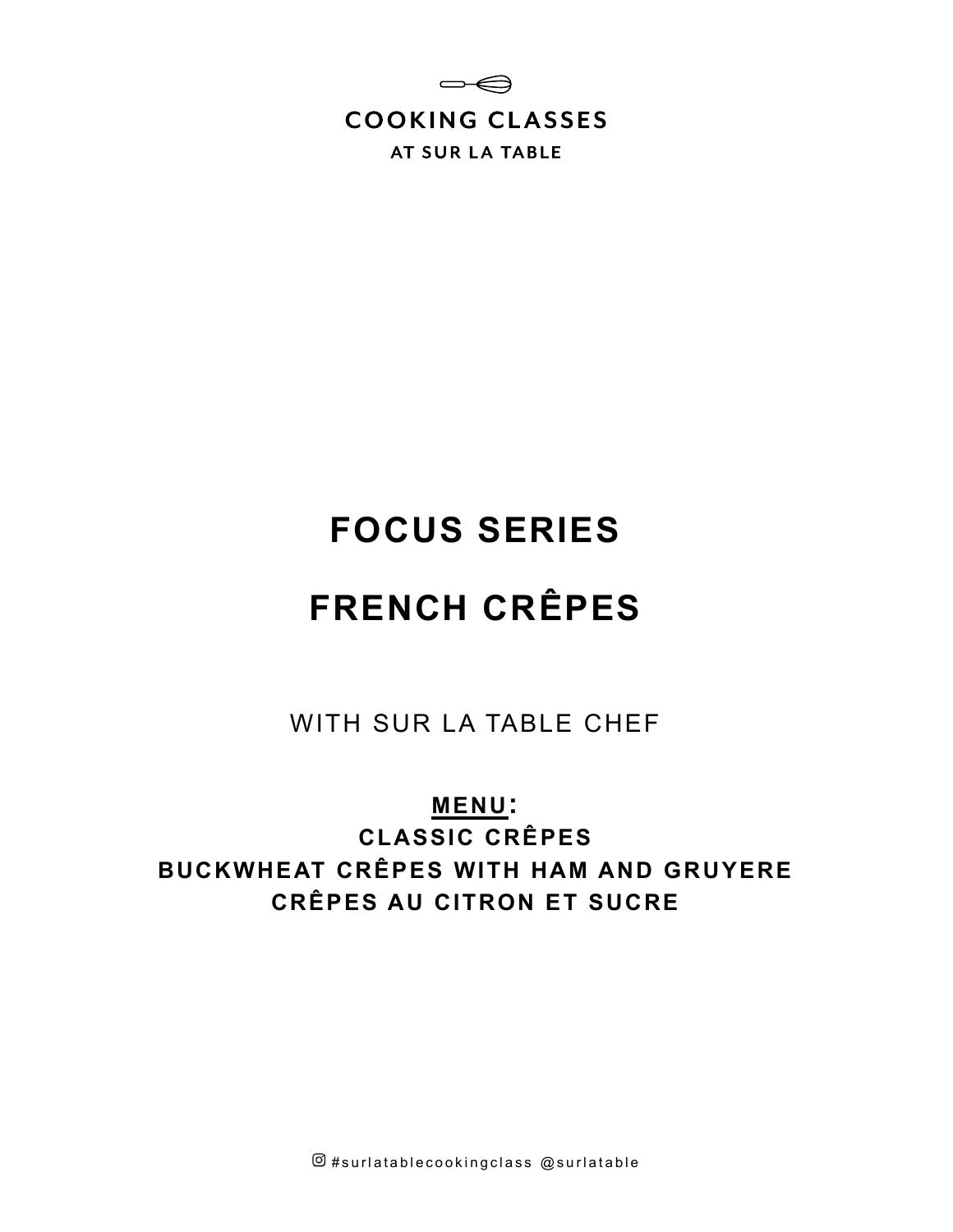# **Ingredient Shopping List**

Below is a list of ingredients you'll need to make the recipes in this packet.

#### **Proteins**

□ 8 slices French ham

### **Produce**

□ 2 lemons

#### **Dairy**

- □ 1 dozen large eggs
- $\Box$  3 cups whole milk
- $\Box$  5 tablespoons unsalted butter
- 8 slices Gruyere cheese

#### **Pantry Items**

- □ Unbleached all-purpose flour
- □ Buckwheat flour
- □ Kosher salt
- Granulated sugar
- □ Freshly ground black pepper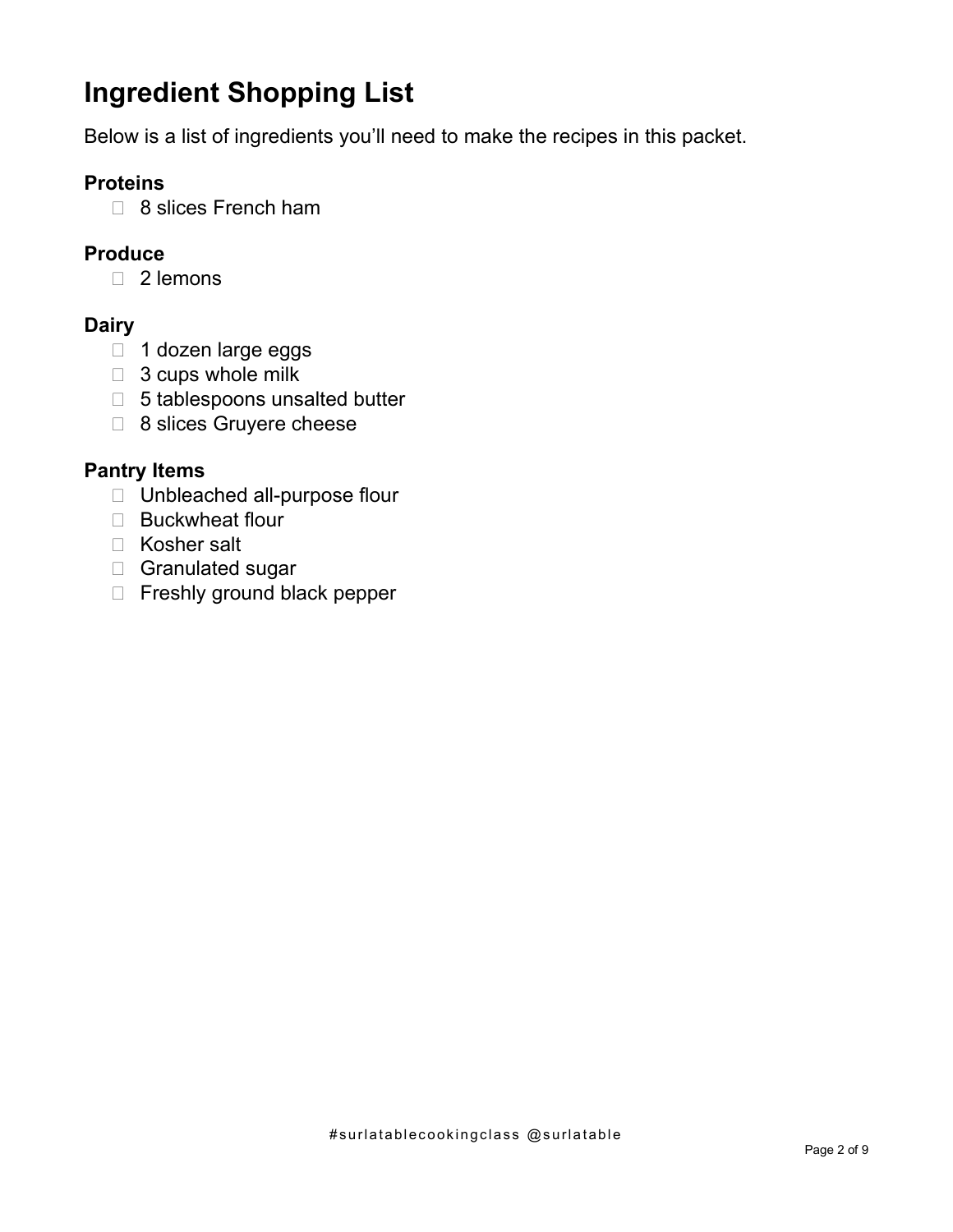# **Equipment Needed**

Below is a list of tools you'll need to make the recipes in this packet.

## **Cutlery**

- D Paring knife
- □ Cutting board

## **Hand Tools/Gadgets**

- $\Box$  Measuring cups and measuring spoons
- □ Liquid measuring cup
- □ Silicone pastry brush
- □ 2 ounce ladle
- □ Offset spatula
- □ Microplane zester
- **Citrus juicer**

#### **Cookware**

- □ 9-inch crêpe pan or nonstick skillet
- □ Large nonstick skillet

### **Appliances**

Vitamix blender

#### **Bakeware**

- $\Box$  2 rimmed baking sheets
- □ Silcone baking mat

### **Tabletop**

 $\Box$  Serving plates

### **Other**

□ Parchment paper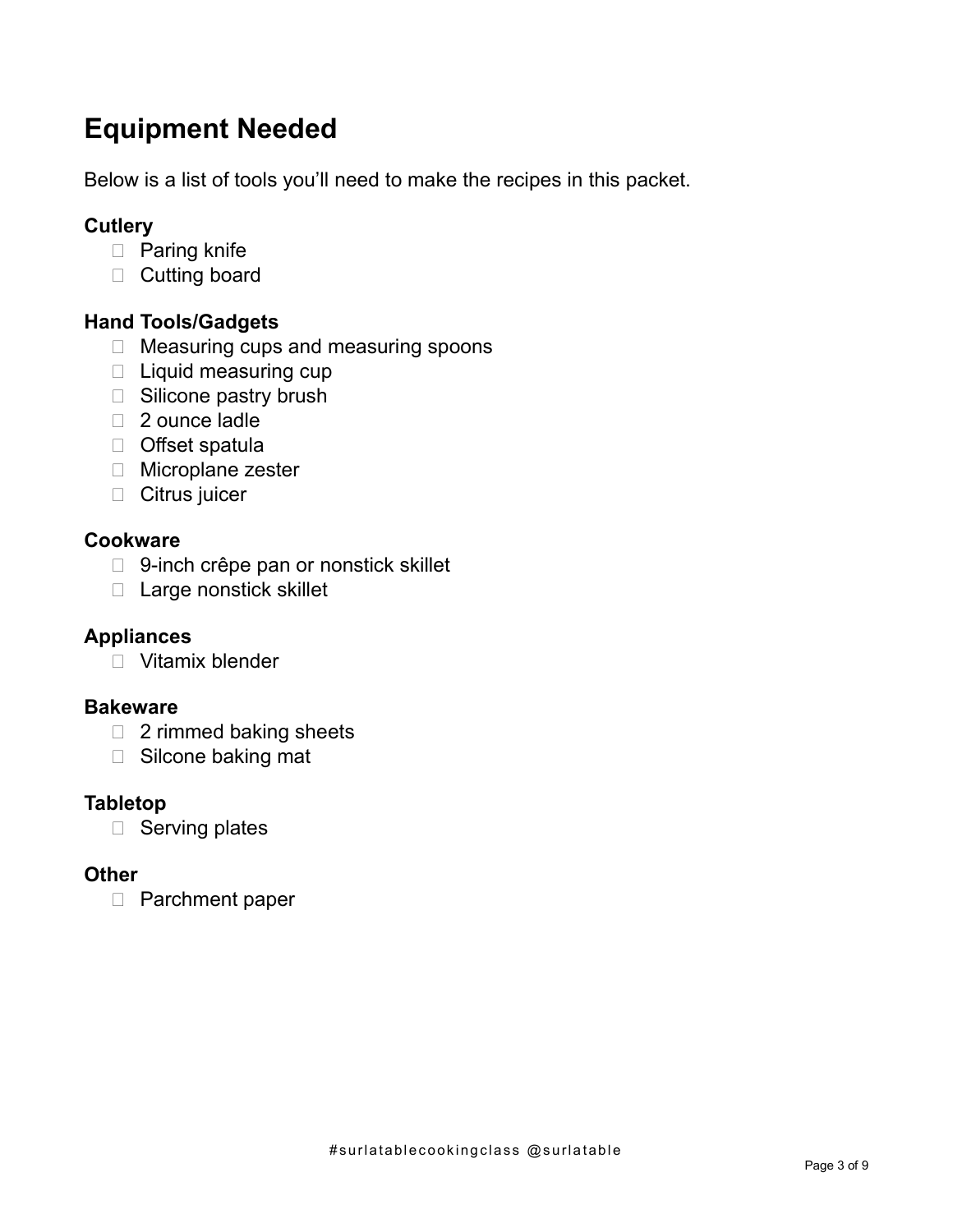# **Pre-Class Mise en Place and Notes**

- Please gather all ingredients prior to class if you will be cooking along.
- It is helpful to organize the ingredients by recipe on rimmed baking sheets.
- Feel free to pre-measure ingredients, but it is not necessary.
- We encourage you to prep all your ingredients before class as it will allow you to have more time to listen and watch the instructor.

### **Buckwheat Crêpes with Ham and Gruyere**

- 1. Mix crepe batter, refrigerate for at least 30 minutes prior to class.
- 2. Bring 8 eggs to room temperature.
- 3. Preheat the oven to 400°F.

#### **Crepes au Citron et Sucre**

1. Wash lemons.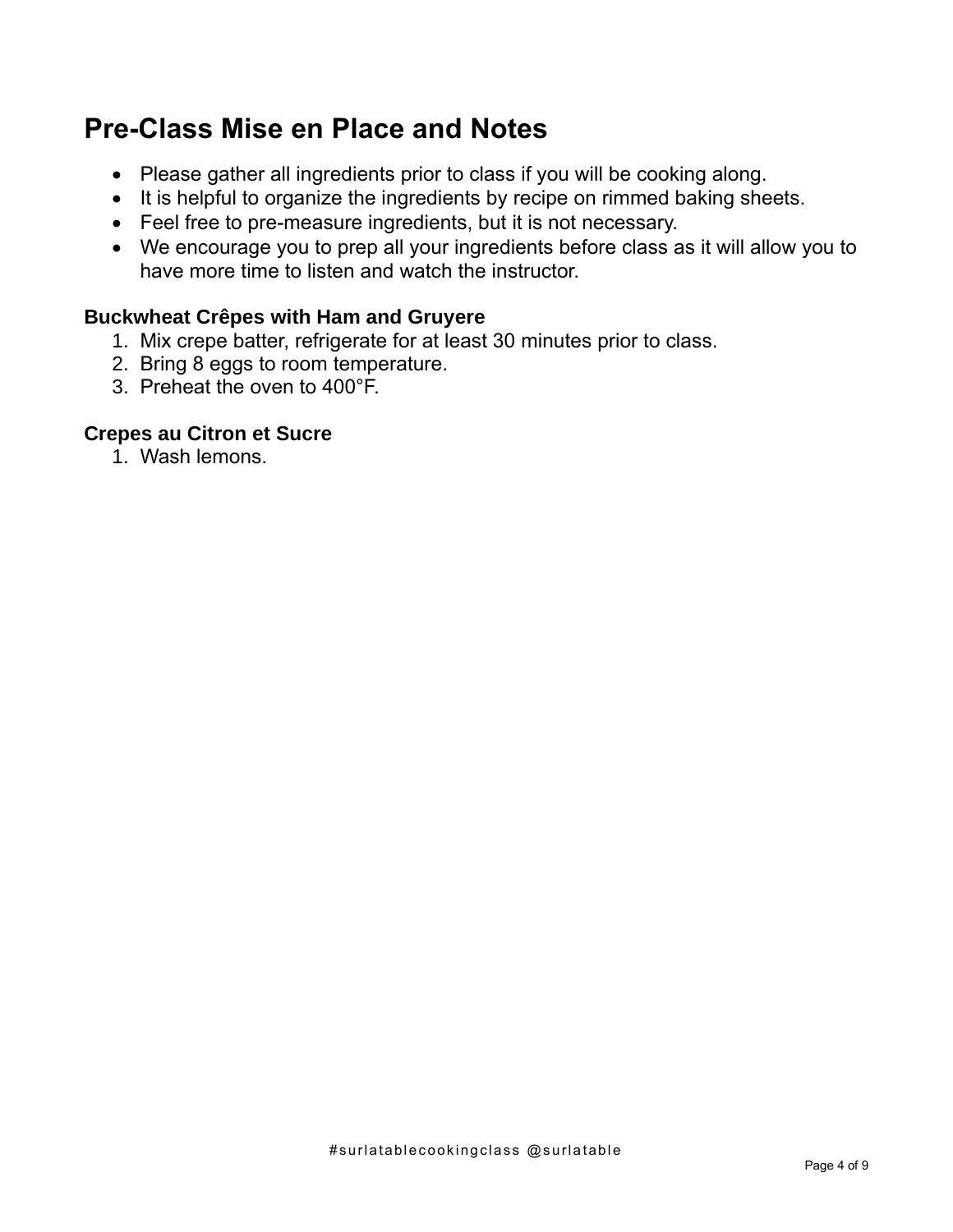#### **Crêpes**

The French took the basic pancake and created paper-thin, tender crêpes that are surprisingly simple to make, especially if you have the right pan. The French crêpe pan is basically a sauté pan with low sides and an easy-to-grasp, long, narrow handle. They are primarily made of blue steel or nonstick aluminum. The pan must conduct, distribute, and retain heat efficiently to turn out perfect crêpes.

The crêpe batter needs to be evenly distributed and completely cover the surface of the pan to ensure a great crêpe. To help spread the batter, you'll need to lift the pan from the burner and rotate it several times. If the pan is not evenly balanced or it is too heavy, this step will be difficult, so it is a good idea to simulate the motion before you purchase any pan. The French crêpe pan comes in a range of sizes. The smaller pans (6 to 8 inches in diameter) are typically used for dessert crêpes, whereas the larger pans (9 to 11 inches) are generally used for dinner recipes.

#### **Tips for Using**

Preheat the pan on low heat. Cook the crêpes on medium-low heat. The batter should begin to set the moment it hits the pan. Adjust the amount of batter to the pan size.

Most pans require only one very light application of butter. Apply softened or melted butter by brushing it onto the warm pan with a silicone brush. Getting the batter to coat the bottom of the hot pan quickly and evenly takes practice. You need to rotate your wrist smoothly so that the batter swirls and flows outward simultaneously.

The first crêpe is never perfect but, even if it tears or needs to be patched, it will still taste good.

Some pans come with *rabot,* a T-shaped wooden tool for spreading the batter. It works best in a large crêpe pan. Some crêpe pan sets include a flat wooden slat with a pointed tip. Use the top to release the set edges of the crêpe, so you can easily lift and turn the crêpe.

#### **Care in Using**

The traditional steel crêpe pan must be seasoned before use. Follow the manufacturer's instructions carefully. Crêpe pans generally need little or no washing. Use a mild soap if necessary, but never use any abrasive detergents. The best pans are cleaned by wiping them with a damp towel and buffing them dry. Never place a crêpe pan in the dishwasher.

#### **Alternatives**

A small, well-seasoned skillet can be used to make small crêpes. For larger crêpes, a large skillet would be too awkward and heavy for swirling the batter.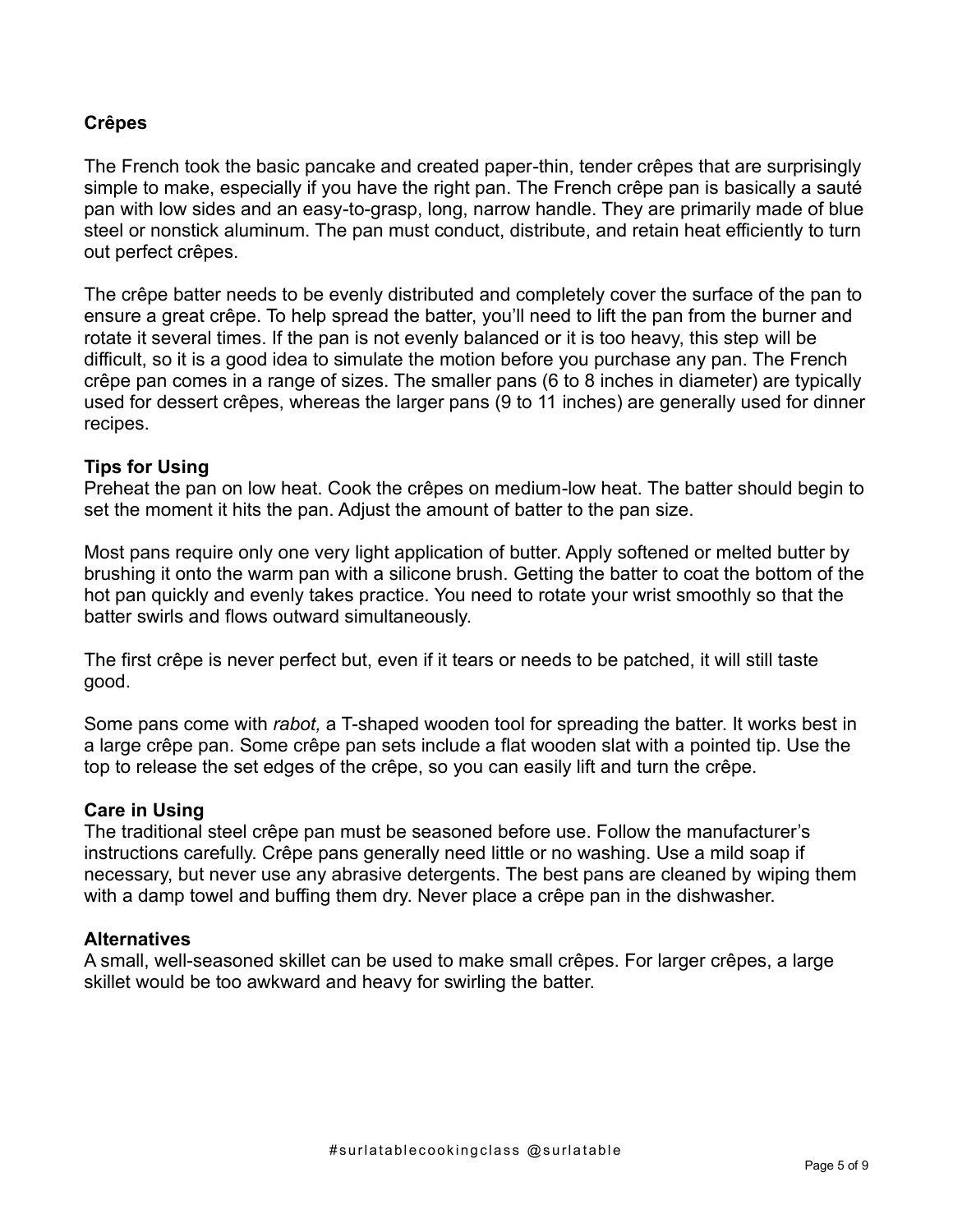## **CLASSIC CRÊPES**

#### *Yield: 4 servings*

 $\frac{1}{2}$ 

 $\frac{1}{2}$ 

*Cr*ê*pe batter is simple and easy to put together, making it a great dinner or dessert solution. After blending the batter, cover and let it sit for at least 30 minutes to allow the flour to fully absorb the liquid. Cr*ê*pe batter can be easily flavored with spices, citrus or fresh herbs to create endless flavor combinations.*

*2 large eggs 1 cup whole milk 1/3 cup water, plus more as needed 1 cup unbleached all-purpose flour 1/2 teaspoon sea salt 1 teaspoon granulated sugar 2 tablespoons melted unsalted butter, plus more for crisping crêpes*

*1. To prepare crêpe batter:* Place eggs, milk, flours, salt, sugar, and 1 tablespoon melted butter in a blender. Blend into a smooth batter with the consistency of heavy cream. Cover and refrigerate for 30 minutes.

2. Heat a 9-inch crêpe pan or high-quality, nonstick skillet over medium-low heat until hot enough for a drop of water to sizzle on contact. Brush the surface of the crêpe pan with a thin film of melted butter using a silicone pastry brush.

3. Gently stir the batter and ladle 1/4 cup into the middle of the pan, tilting the pan quickly in all directions to evenly coat with a thin layer of batter. Cook crêpe until set and the edges turn golden brown, about two minutes. Gently lift the edge of the crêpe with an offset spatula and quickly flip. Cook the second side until the batter is set, another 60 to 90 seconds.

4. Transfer the crêpe to a plate and top with a sheet of parchment paper. Repeat with the remaining batter, brushing the pan with more butter as needed. Stack the crêpes, layered between sheets of parchment, to prevent sticking. You will need at least 8 crêpes for serving.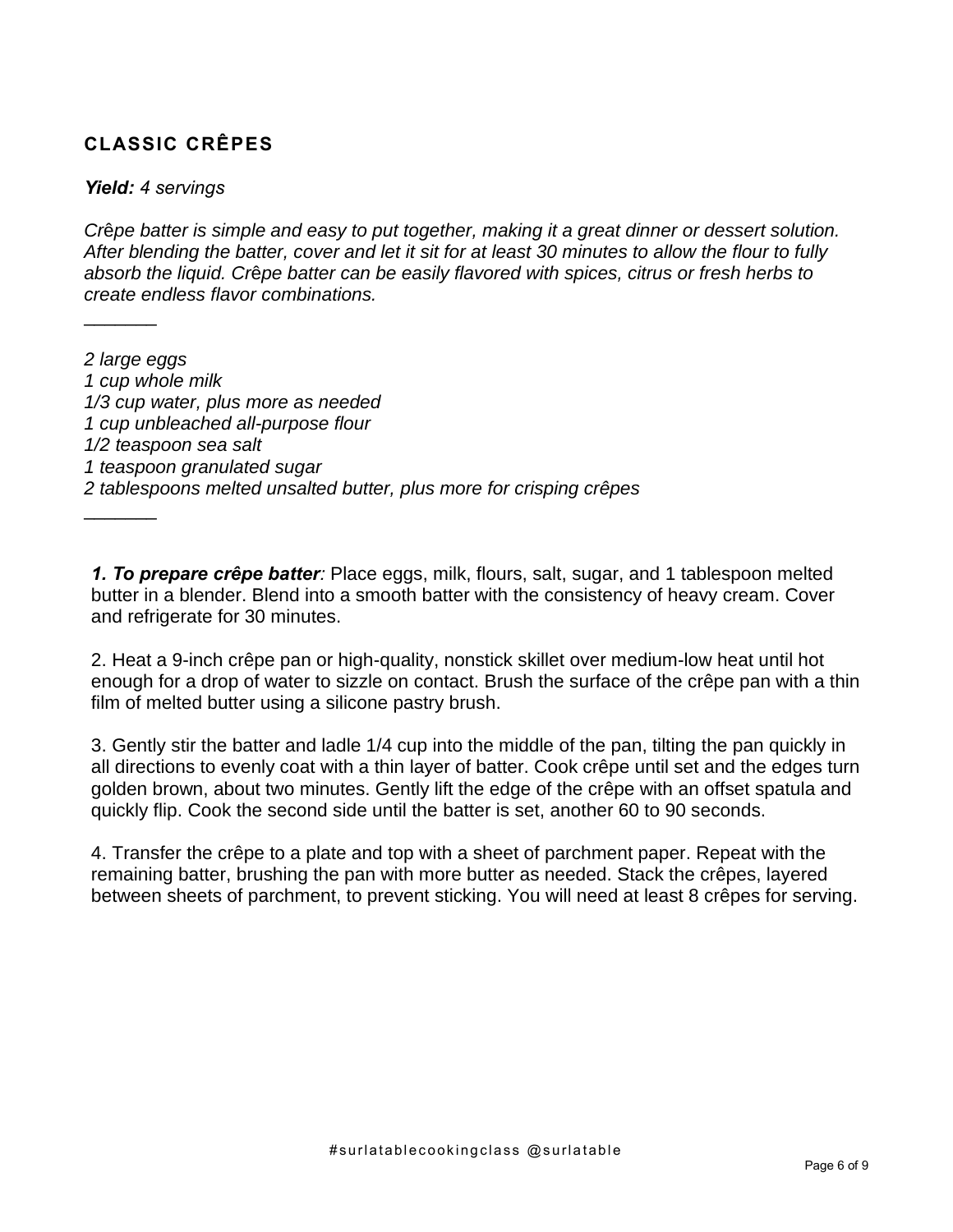### **BUCKWHEAT CRÊPES WITH HAM AND GRUYERE**

*Yield: 4 servings*

 $\frac{1}{2}$ 

 $\frac{1}{2}$ 

*In Brittany, cr*ê*pes are made with buckwheat flour and the typical filling is a smear of salted butter, cheese, ham or bacon, and eggs. In most of France, cr*ê*pes are rolled or folded into half or quarter circles, but in Brittany, where they are called galettes, they are folded differently. The filling is spread in the center of the cr*ê*pe, the four rounded sides are folded in over the filling to form a square, and then the cr*ê*pe is transferred to a serving plate.* 

*2 large eggs 2 cups whole milk 3/4 cup unbleached all-purpose flour 1/2 cup buckwheat flour 1/2 teaspoon sea salt 1 teaspoon granulated sugar 3 tablespoons melted unsalted butter, divided 8 slices Gruyère cheese 8 slices French ham 8 large eggs Freshly ground black pepper*

Preheat oven to 400°F.

*1. To prepare crêpe batter:* Place eggs, milk, flours, salt, sugar, and 1 tablespoon melted butter in a blender. Blend into a smooth batter with the consistency of heavy cream. Cover and refrigerate for 30 minutes.

2. Heat a 9-inch crêpe pan or high-quality, nonstick skillet over medium-low heat until hot enough for a drop of water to sizzle on contact. Brush the surface of the crêpe pan with a thin film of melted butter using a silicone pastry brush.

3. Gently stir the batter and ladle 1/4 cup into the middle of the pan, tilting the pan quickly in all directions to evenly coat with a thin layer of batter. Cook crêpe until set and the edges turn golden brown, about two minutes. Gently lift the edge of the crêpe with an offset spatula and quickly flip. Cook the second side until the batter is set, another 60 to 90 seconds.

4. Transfer the crêpe to a plate and top with a sheet of parchment paper. Repeat with the remaining batter, brushing the pan with more butter as needed. Stack the crêpes, layered between sheets of parchment, to prevent sticking. You will need at least 8 crêpes for serving.

*5. To assemble and cook:* Line 2 rimmed baking sheets with a silicone mat and place 4 crêpes on each. Lay a piece of Gruyère in the center of each crêpe followed by a piece of ham. Repeat with remaining crêpes, cheese, and ham on the second sheet.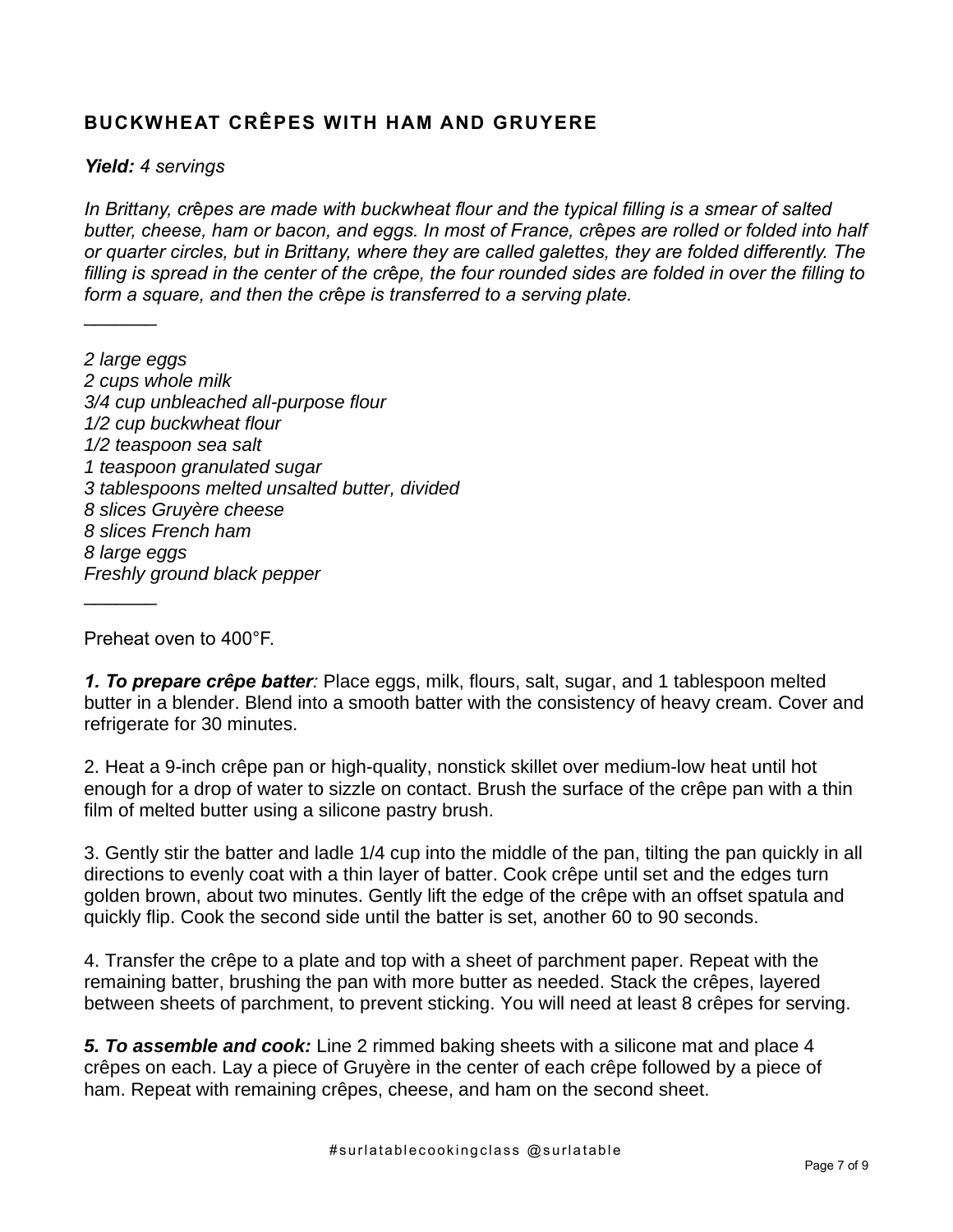6. Heat the remaining butter in large nonstick skillet over medium-high heat. Add the eggs and cook for about 2 minutes, or until barely set. Slide one egg on top of each crêpe. Season the top with salt and pepper. Fold the four sides of the crêpe over the filling to create a square; the egg yolk should be peeking out the top. Transfer crêpes to the oven to melt cheese and warm the crepes through, about 6 minutes. Transfer to warmed plates or a serving platter and serve immediately.